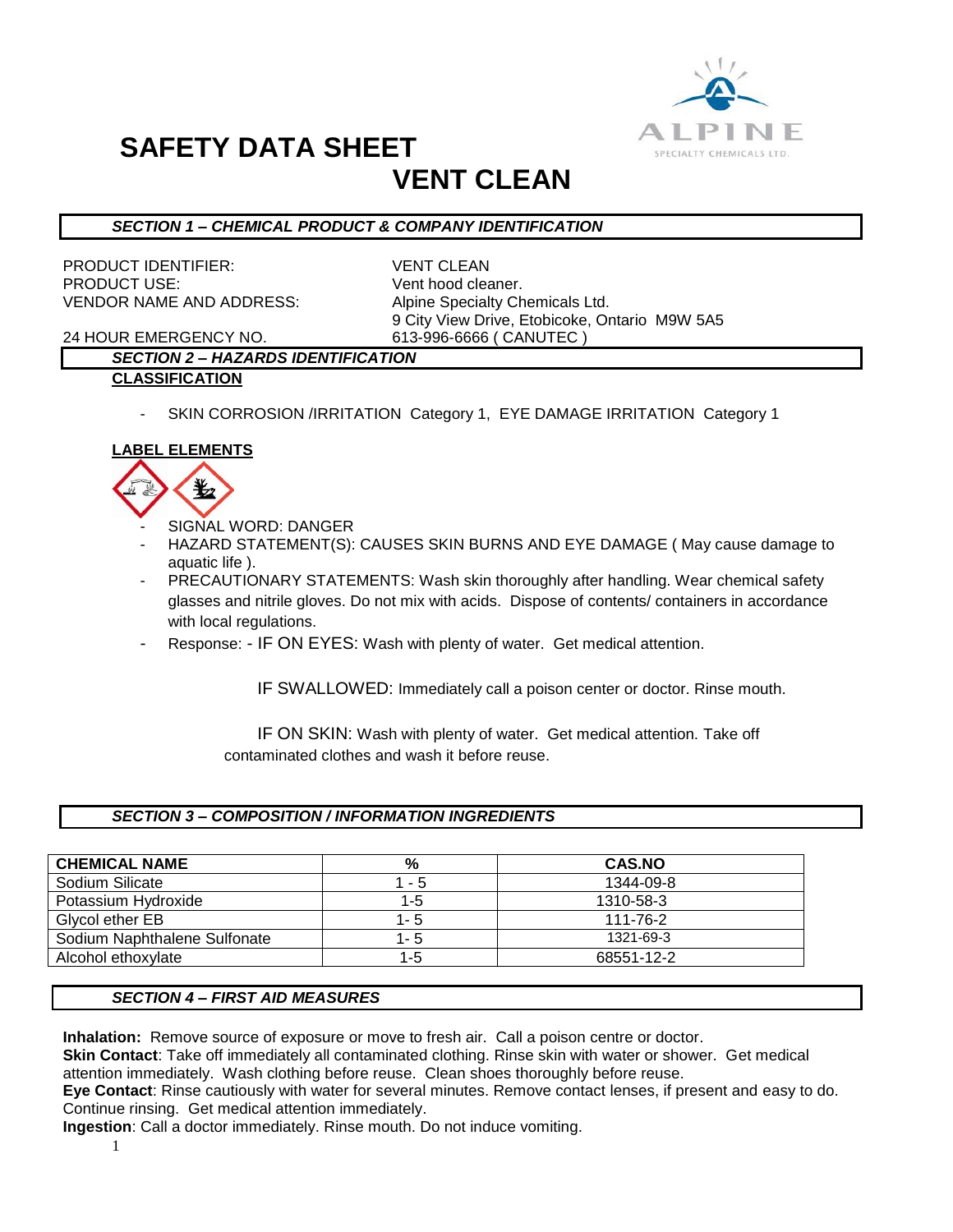# **SAFETY DATA SHEET VENT CLEAN**

**Note to physician**: Treat symptomatically, no specific antidote. See toxicological information (section 11)

#### *SECTION 5 – FIRE FIGHTING MEASURES*

#### **Extinguishing Media:**

**Suitable Extinguishing Media:** Use water spray, fog or foam.

**Unsuitable Extinguishing Media:** None known

 **Specific hazards arising from the product:** Not flammable.

**Hazardous thermal decomposition products:** Decomposition products may include the following materials: carbon dioxide and carbon monoxide.

**Advice for fire-fighters:** Not available.

#### *SECTION 6 – ACCIDENTAL RELEASE MEASURES*

**Personal precautions, protective equipment and emergency procedures:**

Wear suitable protective clothing. Wear eye/face protection.

**Environmental precautions:** Avoid contact of large amounts of spilled material and runoff with soil and surface waterways.

**Methods and materials for containment and cleaning up**: Contain spillage, and then collect with an electrically protected vacuum cleaner or by wet-brushing and place in container for disposal according to local regulations. Keep in suitable, closed containers for disposal.

#### *SECTION 7 – HANDLING AND STORAGE*

**Precautions for safe handling**: Ventilate adequately, otherwise wear an appropriate breathing apparatus. Avoid contact with eyes, skin or clothing. Wash thoroughly after handling.

**Storage Procedures**: Keep containers closed when not in use. Do not store near acids. Store between the following temperatures: 5 to 40°C.

#### *SECTION 8 – EXPOSURE CONTROLS/PERSONAL PROTECTION*

|                      | <b>ACGIH</b>       |             | <b>OSHA PEL</b> |         | AIHA WEEL     |                     |
|----------------------|--------------------|-------------|-----------------|---------|---------------|---------------------|
|                      | TLV                |             |                 |         |               |                     |
| <b>CHEMICAL NAME</b> | TWA                | <b>STEL</b> | TWA             | Ceiling | 8 hour TWA    | Short term TWA<br>© |
| Sodium Silicate      | $2 \text{ mg/m}^3$ |             | Not available   |         | Not available |                     |
|                      |                    |             |                 |         |               |                     |
| Glycol Ether EB      | 20 ppm             |             | Not available   |         | Not available |                     |
| Potassium Hydroxide  | $2 \text{ mg/m}$   |             | 2mg/m3          |         | 2mg/m3        |                     |

ACGIH= American Conference of Governmental Industrial Hygienists. TLV = Threshold Limit Value. TWA = Timeweighted Average. STEL = Short-term Exposure Limit OSHA = US Occupational Safety and Health Administration. PEL = Permissible Exposure Limits. AIHA = AIHA Guideline Foundation. WEEL = Workplace Environmental Exposure Limit.

**Appropriate Engineering Control**: Good general ventilation should be sufficient to control worker exposure to airborne contaminants.

#### **Individual Protection Measure:**

**Eye/Face Protection:** Do not get into eyes. Wear chemical safety goggles.

**Skin Protection:** Personal protective equipment comprising: nitrile gloves, safety goggles and protective clothing.

**Respiratory protection**: Not required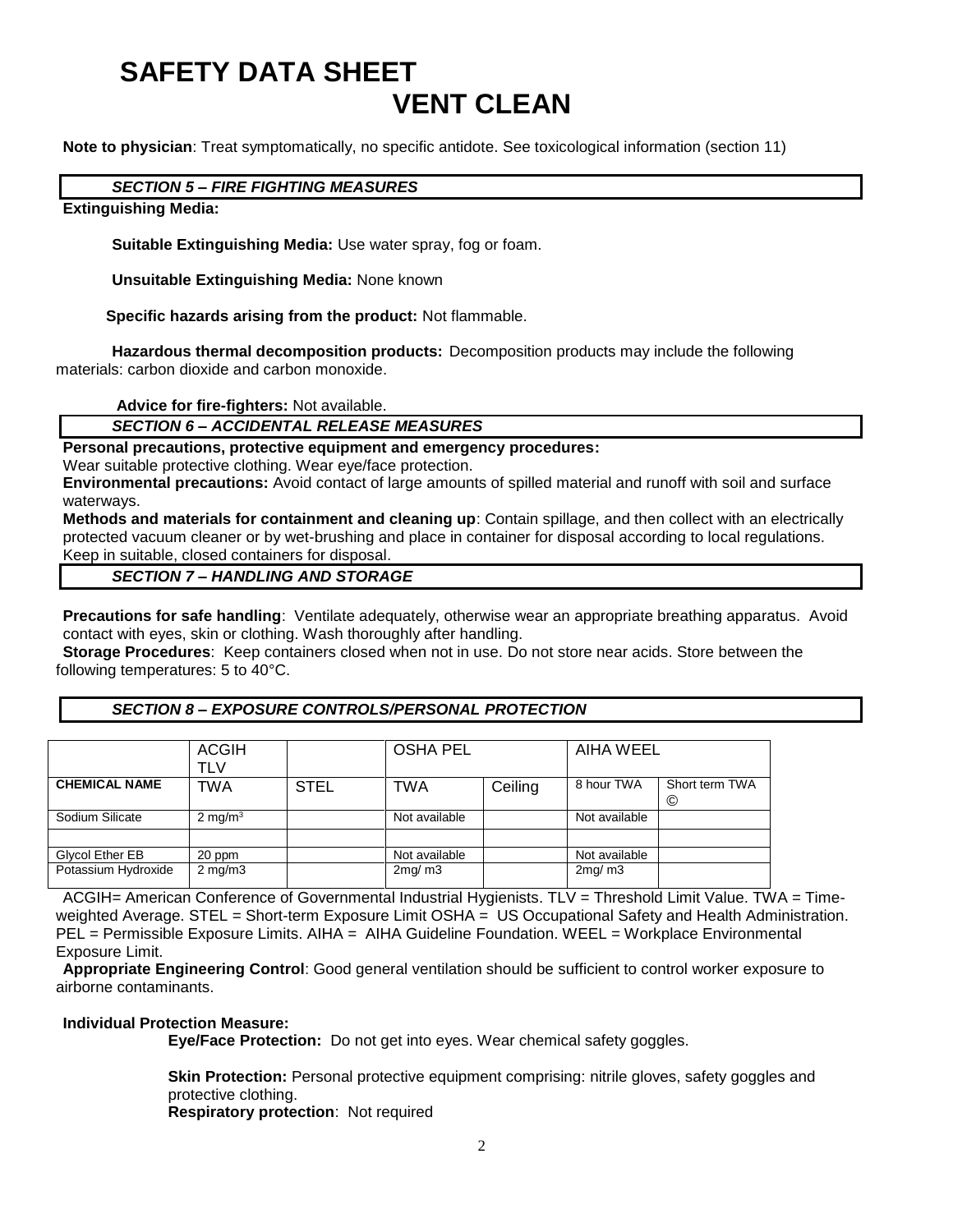# **SAFETY DATA SHEET VENT CLEAN**

**Inhalation:** No special measures required. Treat symptomatically.

### *SECTION 9 – PHYSICAL AND CHEMICAL PROPERTIES*

| Appearance:                                                                                                                     | Liquid, light green colour.                                                                                      |  |  |  |  |
|---------------------------------------------------------------------------------------------------------------------------------|------------------------------------------------------------------------------------------------------------------|--|--|--|--|
| Odour:                                                                                                                          | Pleasant.                                                                                                        |  |  |  |  |
| <b>Odor Threshold:</b>                                                                                                          | Not available                                                                                                    |  |  |  |  |
| Initial boiling point and<br>boiling range                                                                                      | Not available                                                                                                    |  |  |  |  |
| $pH$ :                                                                                                                          | 12.5 (100 %)                                                                                                     |  |  |  |  |
| <b>Melting Point:</b>                                                                                                           | Not available                                                                                                    |  |  |  |  |
| <b>Thermal decomposition:</b>                                                                                                   | Not available                                                                                                    |  |  |  |  |
| <b>Flash Point:</b>                                                                                                             | Not available                                                                                                    |  |  |  |  |
| <b>Evaporation Rate:</b>                                                                                                        | Not available                                                                                                    |  |  |  |  |
| <b>Flammability:</b>                                                                                                            | Not available                                                                                                    |  |  |  |  |
| <b>Explosive Limit:</b>                                                                                                         | Not available                                                                                                    |  |  |  |  |
| <b>Upper explosion limit:</b>                                                                                                   | Not available                                                                                                    |  |  |  |  |
| Lower explosion limit:                                                                                                          | Not available                                                                                                    |  |  |  |  |
| <b>Relative Density:</b>                                                                                                        | Approx. = $1$ (Water = $1$ )                                                                                     |  |  |  |  |
| <b>Viscosity:</b>                                                                                                               | Not available                                                                                                    |  |  |  |  |
| VOC:                                                                                                                            | Not available                                                                                                    |  |  |  |  |
| Solubility in water:                                                                                                            | Soluble                                                                                                          |  |  |  |  |
| Solubility in other solvents:                                                                                                   | Not available                                                                                                    |  |  |  |  |
| <b>Partition coefficient:</b><br>octanol/water                                                                                  | Not available                                                                                                    |  |  |  |  |
| <b>Molecular weight:</b>                                                                                                        | Not available                                                                                                    |  |  |  |  |
| <b>Oxidizing properties:</b>                                                                                                    | Not available                                                                                                    |  |  |  |  |
| Auto ignition temperature                                                                                                       | Not available SECTION 10 - STABILITY AND REACTIVITY                                                              |  |  |  |  |
| STABILITY:<br><b>INCOMPATIBILITY:</b><br>HAZARDOUS DECOMPOSITION PRODUCTS:<br>HAZARDOUS POLYMERIZATION:<br>CONDITIONS TO AVOID: | Stable<br>Acids, oxidizing material, soft metals.<br>None<br>Will not occur.<br>Avoid contact with strong acids. |  |  |  |  |
| <b>SECTION 11 - TOXICOLOGICAL INFORMATION</b>                                                                                   |                                                                                                                  |  |  |  |  |